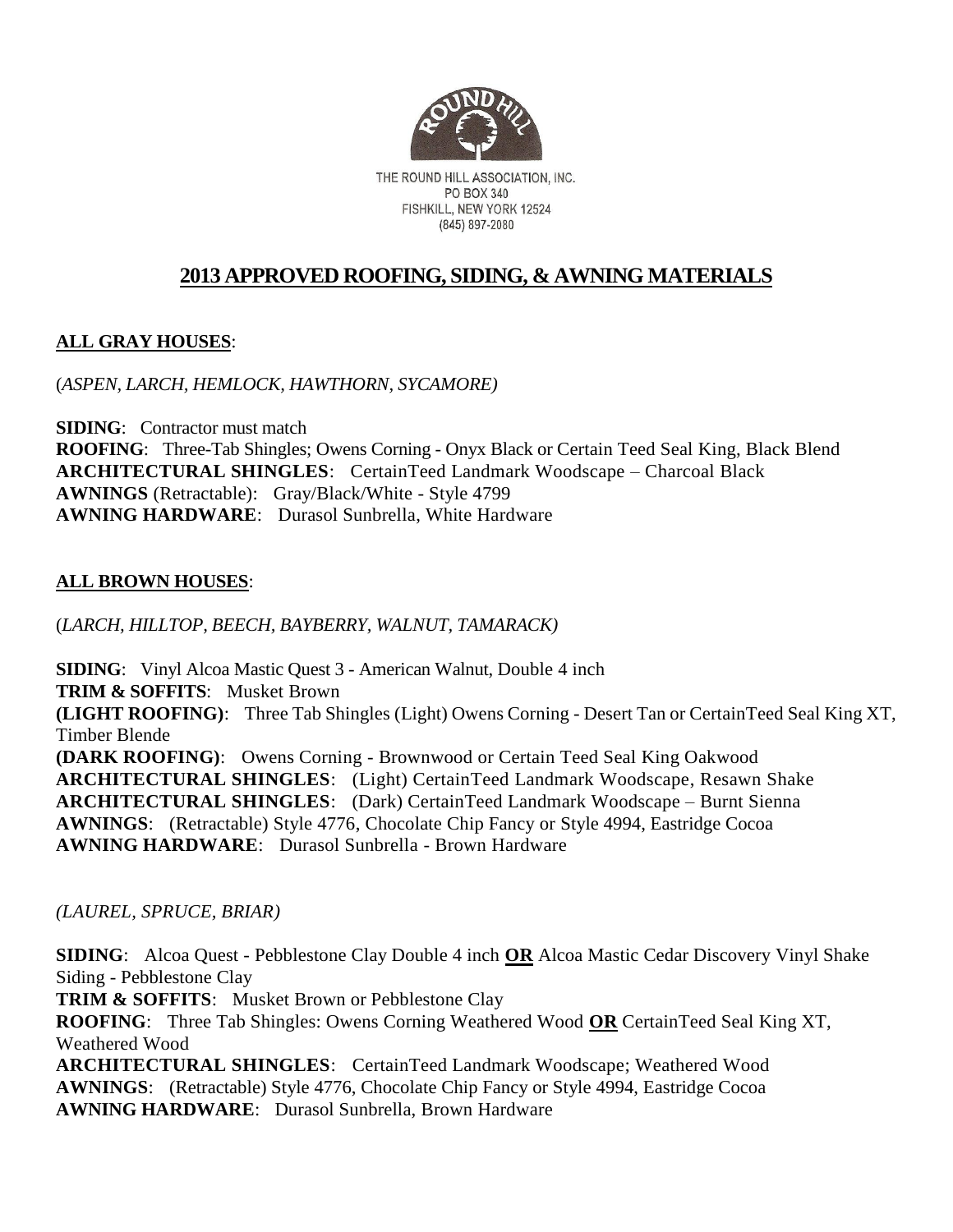# **APPROVED PAINTS & STAINS - EFFECTIVE AS OF 2013**

| <b>STREET</b>                         | <b>HOUSE</b><br><b>Oil or Latex</b><br><b>Solid Stain</b> | TRIM &<br><b>GARAGE DOOR</b><br><b>Oil or Latex</b><br><b>Solid Stain</b> | <b>FRONT DOOR</b><br>Semi-gloss<br><b>Enamel</b> | <b>DECK</b><br><b>Oil or Latex</b><br><b>Solid Stain</b> | <b>PRIVACY</b><br><b>FENCE</b><br><b>Oil or Latex</b><br><b>Solid Stain</b> |
|---------------------------------------|-----------------------------------------------------------|---------------------------------------------------------------------------|--------------------------------------------------|----------------------------------------------------------|-----------------------------------------------------------------------------|
| <b>Aspen</b>                          | N/A                                                       | White<br>(paint)                                                          | White                                            | Seagull Gray,<br>Gloss White<br>or Natural*              | Seagull Gray<br>or Natural*                                                 |
| <b>Bayberry</b>                       | Pre-Fab Brown                                             | Rustique                                                                  | Rustique or<br>Ivory Sampler                     | Rustique or<br>Natural*                                  | Rustique or<br>Natural*                                                     |
| <b>Beech</b>                          | Pre-Fab Brown                                             | Rustique                                                                  | Rustique or<br><b>Ivory Sampler</b>              | Rustique or<br>Natural*                                  | Rustique or<br>Natural*                                                     |
| <b>Briar</b>                          | Round Hill<br><b>Beige</b>                                | Fox Brown                                                                 | White                                            | Fox Brown or<br>Natural*                                 | Fox Brown or<br>Natural*                                                    |
| Elm                                   | N/A                                                       | White<br>(paint)                                                          | White                                            | Seagull Gray,<br>Gloss White<br>or Natural*              | Seagull Gray<br>or Natural*                                                 |
| <b>Hawthorn</b>                       | N/A                                                       | White<br>(paint)                                                          | White                                            | Seagull Gray,<br>Gloss White<br>or Natural*              | Seagull Gray<br>or Natural*                                                 |
| <b>Hemlock</b>                        | N/A                                                       | White<br>(paint)                                                          | White                                            | Seagull Gray,<br>Gloss White<br>or Natural*              | Seagull Gray<br>or Natural*                                                 |
| <b>Hilltop &amp;</b><br>Larch (brown) | Cinnabark                                                 | Mallard/Window Trim Only<br>Cinnabark                                     | Mallard or<br><b>Ivory Sampler</b>               | Mallard or<br>Natural*                                   | Mallard or<br>Natural*                                                      |
| Larch<br>(gray)                       | N/A                                                       | White<br>(paint)                                                          | White                                            | Seagull Gray,<br>Gloss White<br>or Natural*              | Seagull Gray<br>or Natural*                                                 |
| <b>Laurel</b>                         | Round Hill<br>Beige                                       | Fox Brown                                                                 | White                                            | Fox Brown or<br>Natural*                                 | Fox Brown or<br>Natural*                                                    |
| <b>Spruce</b>                         | Round Hill<br><b>Beige</b>                                | Fox Brown                                                                 | White                                            | Fox Brown or<br>Natural*                                 | Fox Brown or<br>Natural*                                                    |
| <b>Sycamore</b>                       | N/A                                                       | White<br>(paint)                                                          | White                                            | Seagull Gray,<br>Gloss White<br>or Natural*              | Seagull Gray<br>or Natural*                                                 |
| <b>Tamarack</b>                       | Pre-Fab Brown                                             | Rustique                                                                  | Rustique or<br><b>Ivory Sampler</b>              | Rustique or<br>Natural*                                  | Rustique or<br>Natural*                                                     |
| <b>Walnut</b>                         | Pre-Fab Brown                                             | Rustique                                                                  | Rustique or<br><b>Ivory Sampler</b>              | Rustique or<br>Natural*                                  | Rustique or<br>Natural*                                                     |